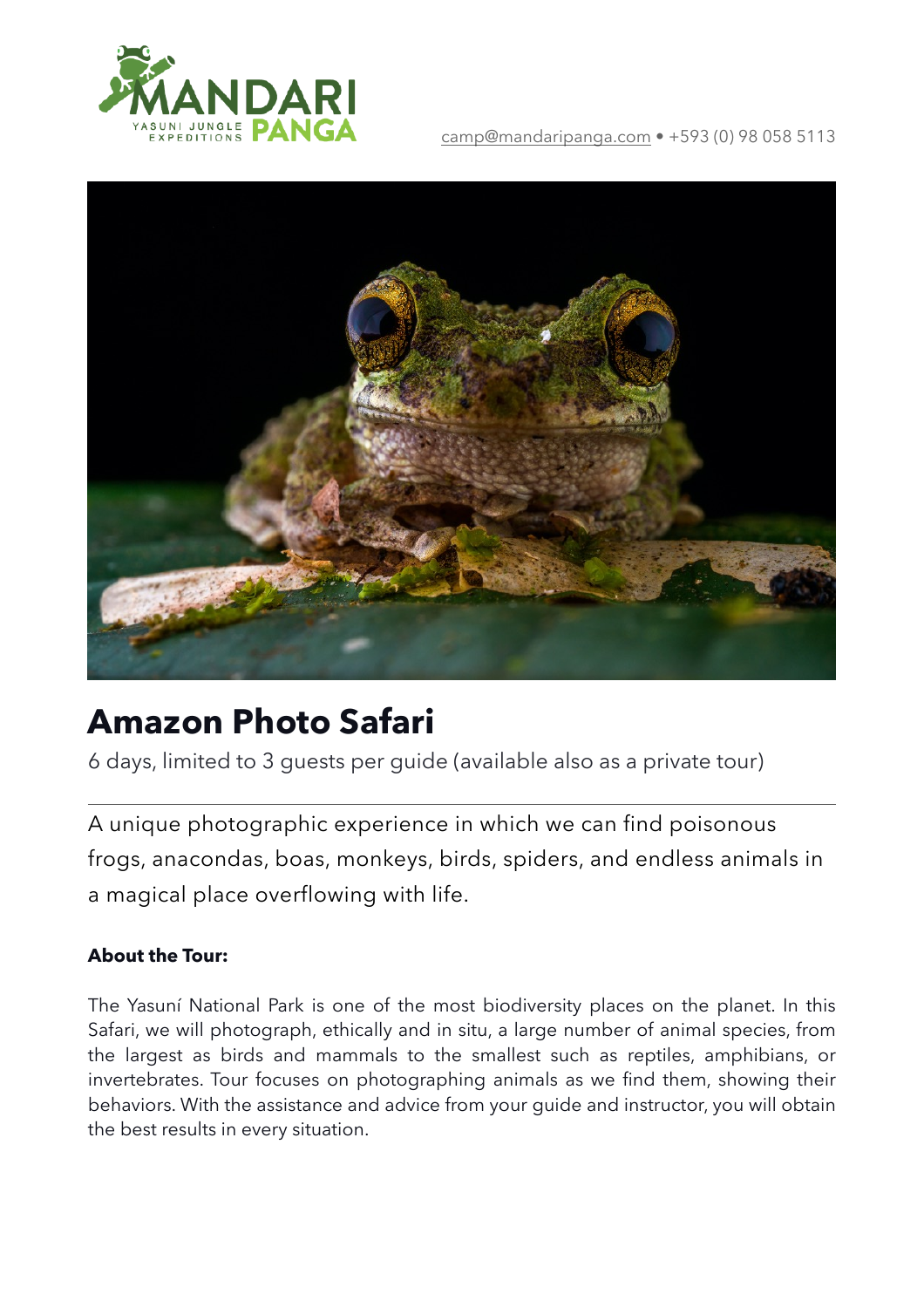#### **Specifications of the Tour:**

Tour for specialized photographers or photography lovers of all levels. The pace of the tour is relaxed to moderate. A couple of days, we will have early morning activities, usually starting at 5:30 am. We have activities during the day and night. Some afternoons you will have a moment to relax, you will have some free time with your guide to go over your shots. We will spend the night hikes on nearby trails, focusing on finding all types of wildlife at a slow pace. Group will not walk too far as there is plenty of activity nearby.

## **Itinerary**

The times and length of the hikes are flexible and defined by the guide the day before. The guide may modify the plan on any particular day based on weather, wildlife activity, recent sighting information, and other factors.

**Day 1:** Tour starts with morning pick-up in Coca, either from the airport or a hotel if you arrived the day before. Then, we will drive for about an hour and a half to the Tiputini Riverport. Here is where one can start to appreciate the spectacular beauty of the rainforest. We will board a large covered motorized canoe for a 70-minute journey. We will see the beautiful surroundings we will be shooting; animal and landscape photography from the canoe from the port until arrival at the lodge. Along the way, we will pass a few houses from the kichwa and Huaorani communities. We will see the Spectacled Owl, the Anhinga, and some Blue Morpho butterflies if we are lucky while zig-zagging along the river.

All this area is primary and secondary forest. After we arrive at the camp, we will have lunch. Then, we will have a short canoe ride for sighting and animal photography; the scenery itself may be our biggest photo asset.

Just before sunset is a great time to see animal activity. At candlelight, we will enjoy our dinner. A night walk will follow (optional), 1-3 hours taking pictures of night animals on one of the various trails near the camp.

**Day 2 - 5:** Each day's activities will be planned the night before, based on weather conditions, animal activity, sightings, and current hotspots known by the local guides. This area has different environments: terra firme and igapo forest, black water lagoons, and white water rivers.

**Parrot clay-lick.** Birds are usually more active early in the morning; we will leave the camp around 5 am to visit this site. A short canoe ride on the Rumiyacu river and a walk will lead us to the clay lick. There are various types of parrots, like the Orange-cheeked Parrot. We will return slowly, photographing the fauna we can find like toucans, trogons, or amazing insects. We will pack some fruits and drinks to eat along the way.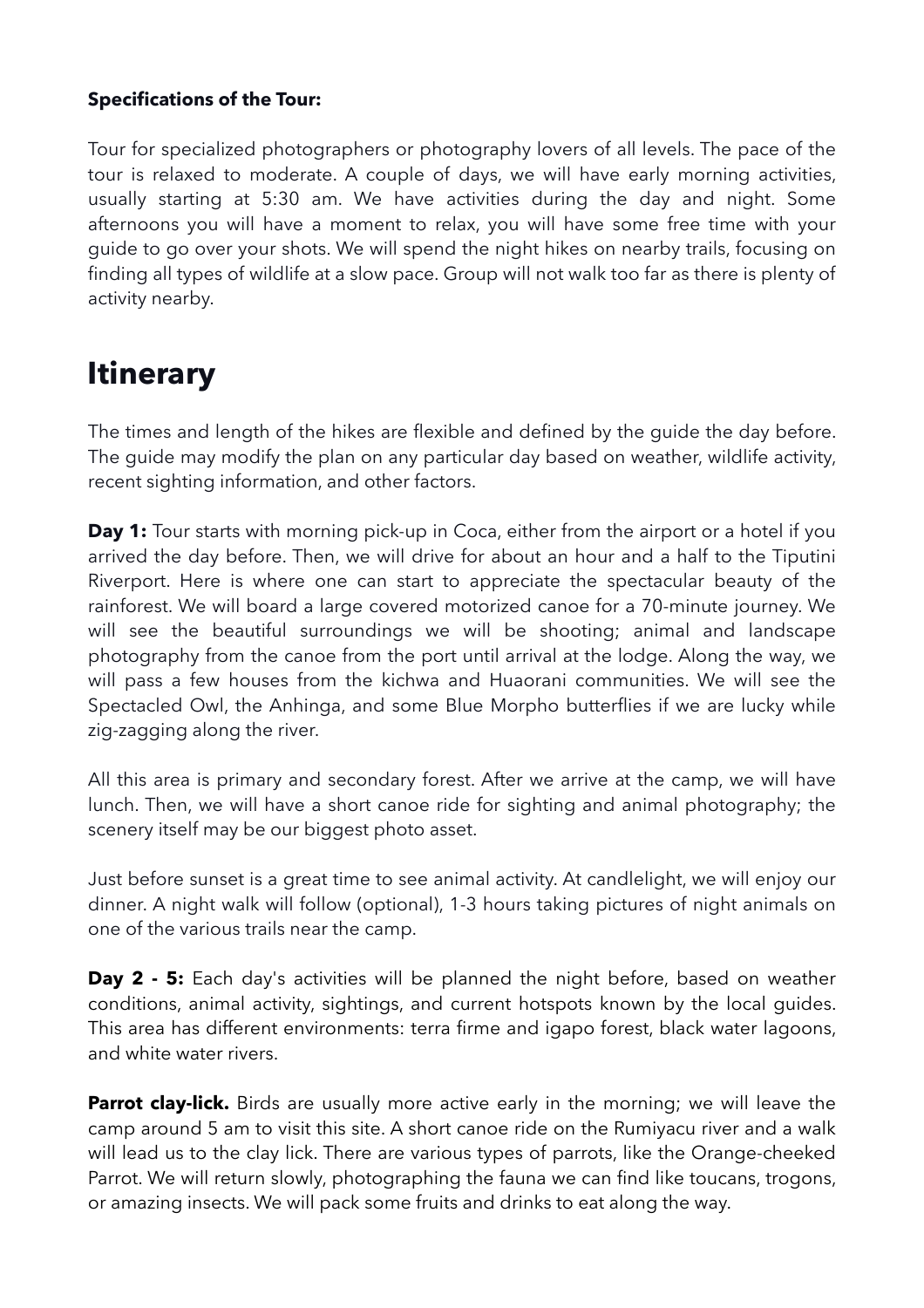**El Moretal.** This site is just crossing a small river from the camp. Morete is a type of palm tree, and local refers to Moretal to a lowland flooded forest composed by this palm. This hike is near or in swamp areas. This ecosystem is a perfect area to photograph amphibians at night as well as some rare species of birds during the day, like the Longtailed potoo.



*Spectacled owl perched on a river shore tree on the Tiputini river. Photo: Javier Aznar*

**Tiputini river.** This river flows west to east and passes all the Yasuni National Park, and in some areas, it is the natural limit between the Kichwa and Huaorani communities. This river carries a lot of nutrients in its water. We will leave early in the morning for a canoe ride; we will turn the motor off and go with the flow. Photography is mainly done from the canoe with a couple of stops at river beaches. This is an excellent opportunity to see swallows, kiskadees, kingfishers, woodpeckers, potoos, and others. If we are lucky, we might see river dolphins. We will return to the camp for breakfast.

**Blackwater lagoon.** There are a few of these in this area. We can find hoatzins, herons, pigeons, tanagers, swallows, and others. And with some luck, the giant otter. This is a mixed activity, hiking and canoeing.

**Casa de la Abuela.** We will visit the "grandmother"; this is an excellent opportunity to photograph the daily life of a kichwa family, their customs, and activities. Many birds can be observed and photographed from here as oropendolas, tanagers, trogons, and a tin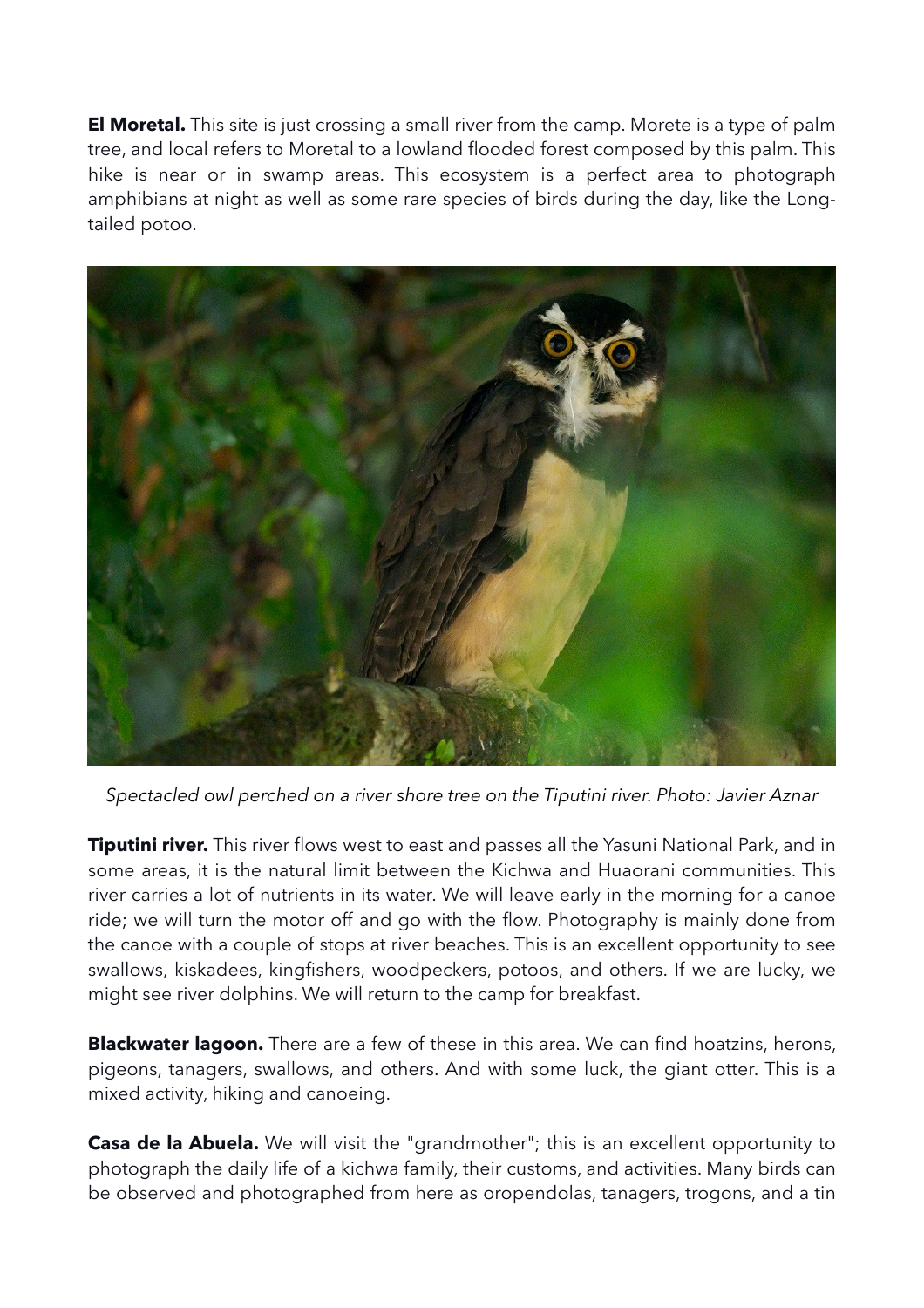

of different invertebrates as insects in the area. Possibility of going out for a walk from the grandma's house to the camp doing some photography, on the way we will be able to see more wildlife.

#### *The common lance-head (Bothrops atrox) up on a tree branch. Photo: Javier Aznar*

**Trails by the camp.** One trail (Peccary trail) starts just back of the restaurant, and another two trails are crossing the Tiputini River and the Yutzuyacu River from the camp. Most are loop trails with three options of length. Most of the time it is not necessary to walk long distances to get good photographs. Lots of birds and insects as grasshoppers, katydids, spiders, and some frogs are close.

**Day 6:** Depending on your flight schedule, we might have some time for a short morning activity. We will leave the camp around 9 am, just after breakfast. Keep your camera out as there are always new findings on the way. We will be arriving in Coca around noon.

#### **General Information:**

Tour runs with a minimum of 2 persons and a maximum of 6 (if there are more than three persons, another photography guide will join the group).

There is no internet access in the lodge, and electricity use is available from 6 pm to 10 pm. We recommend taking enough batteries as well as a small solar panel. The CDC recommends vaccinating against yellow fever, tetanus, and hepatitis A (consult your doctor before traveling).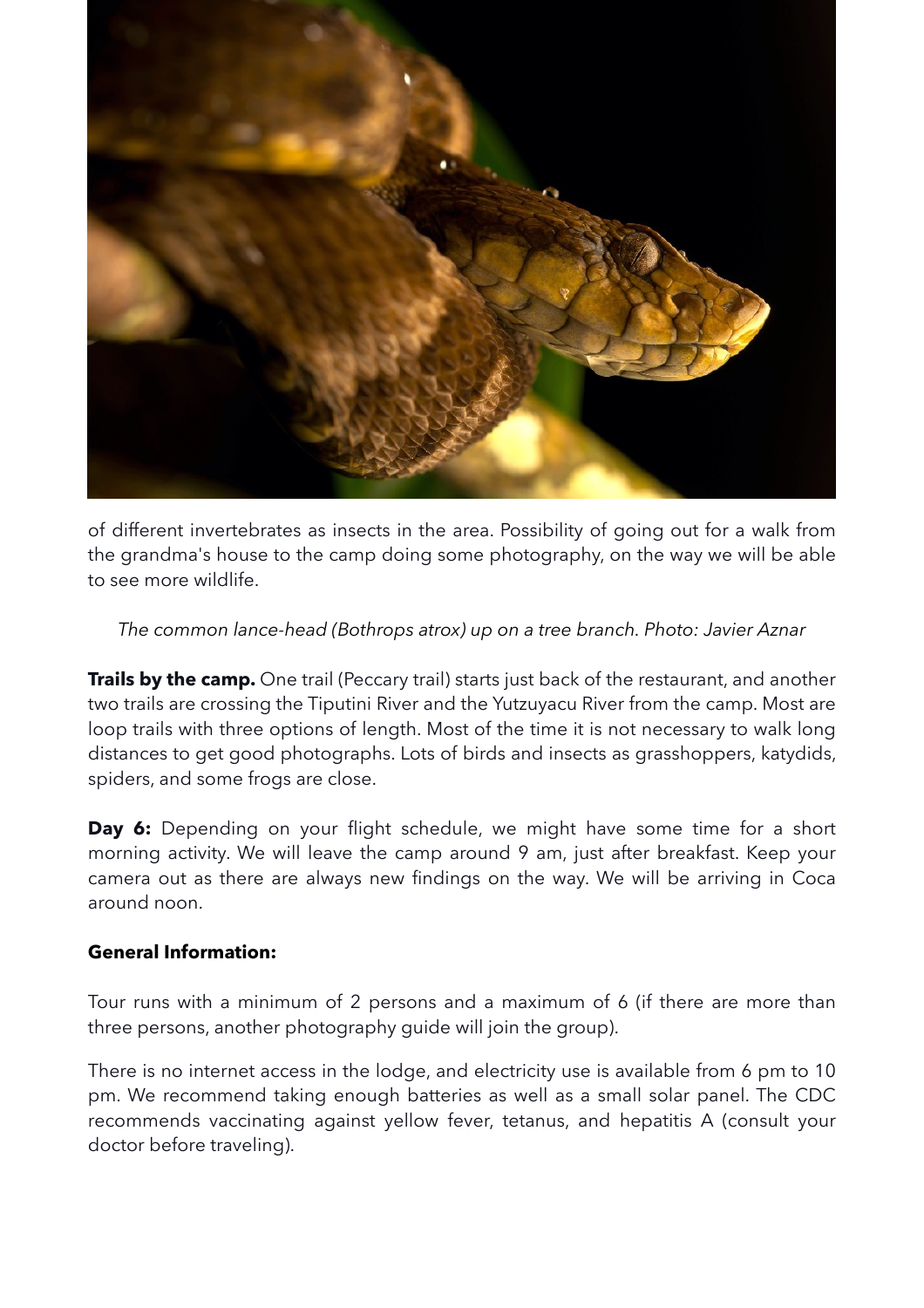#### **Included:**

- Transportation Coca Mandari Panga Coca
- Bilingual photography guide and native guide
- Accommodation in tents complete with mattress and bedding
- Use of rubber boots for hikes, life jacket for canoe travel
- Three meals a day (starting with lunch on the first day through breakfast on the final day)
- Purified water

## **Not included:**

- Transportation Quito Coca Quito
- Additional beverages and snacks; extra meals in Coca before and after the tour
- Rain ponchos
- Tips
- Personal Expenses
- Travel insurance

### **What to bring (recommendations):**

- ORIGINAL PASSPORT (in waterproof plastic bag)
- Fast drying, lightweight clothing including long sleeve shirts
- A light jacket for colder nights
- Waterproof jacket or rain poncho
- Sandals or walking shoes
- Thick, absorbent hiking type socks
- Hat or cap
- Sunglasses, sunblock and repellent (no spray)
- Water bottle
- One small (waterproof recommended) daypack
- Flashlight or headlamp with spare batteries
- Plastic bags to protect photographic equipment or electronic equipment
- One small (waterproof recommended) daypack
- Film gel to keep the equipment dry

### **Recommended photography equipment:**

• Digital SLR camera (DSLR or MIRRORLESS)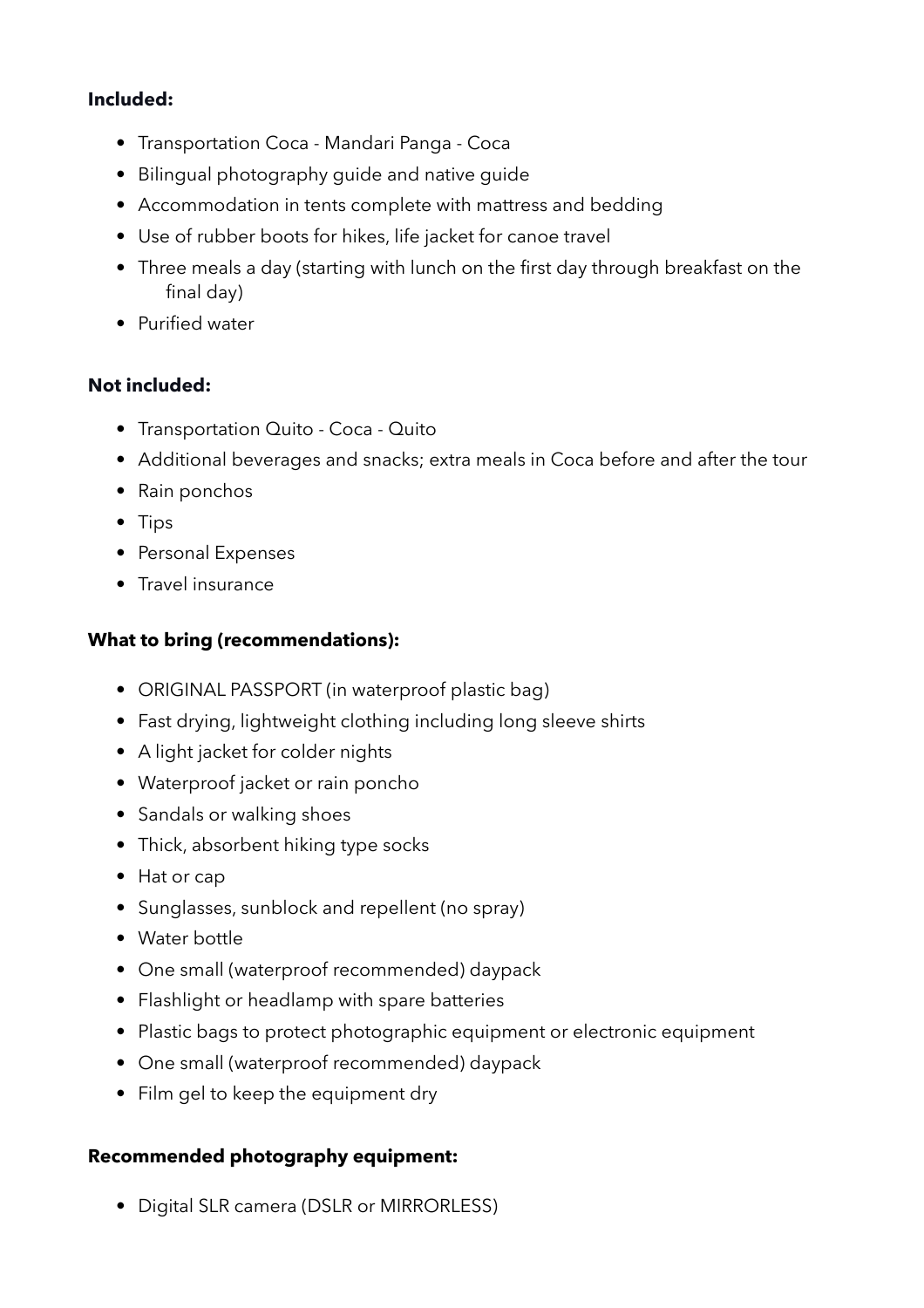- Angular objective, macro (50mm and/or 90mm) and telephoto (100mm-400mm or a 600mm lens), extension tubes and teleconverters
- 1-2 flashes with diffusers and triggers or cable
- Trusting cable
- Tripod
- Sufficient rechargeable batteries
- Sufficient memory cards

We can observe and photograph some species of animals like:

## **Mammals**

- South American Tapir (Tapirus terrestris)
- White-tailed Titi (Plecturocebus discolor)
- Mouse Opossum (Marmosa sp.)
- Common Squirrel Monkey (Saimiri sciureus)
- Colombian Red Howler Monkey (Alouatta seniculus)
- Spix's Night Monkey (Aotus vociferans)
- Giant anteater (Myrmecophaga tridactyla)
- Jaguar (Panthera onca)

## **Reptiles**

### **Lizards**

- Southern Turniptail Gecko (Thecadactylus solimoensis)
- Bridled Forest Gecko (Gonatodes humeralis)
- Elegant Eyed Lizard (Cercosaura argulus)
- Crowned Dwarf-Caiman (Paleosuchus trigonatus)
- Common Forest Anole (Anolis trachyderma)
- Cusco Tegu (Tupinambis cuzcoensis)
- Amazon Bark Anole (Anolis ortonii)

### **Snakes**

- Green Anaconda (Eunectes murinus)
- Mountain Keelback (Helicops angulatus)
- Common Blunt-headed Tree Snake (Imantodes cenchoa)
- Western Rainbow Boa (Epicrates cenchria)